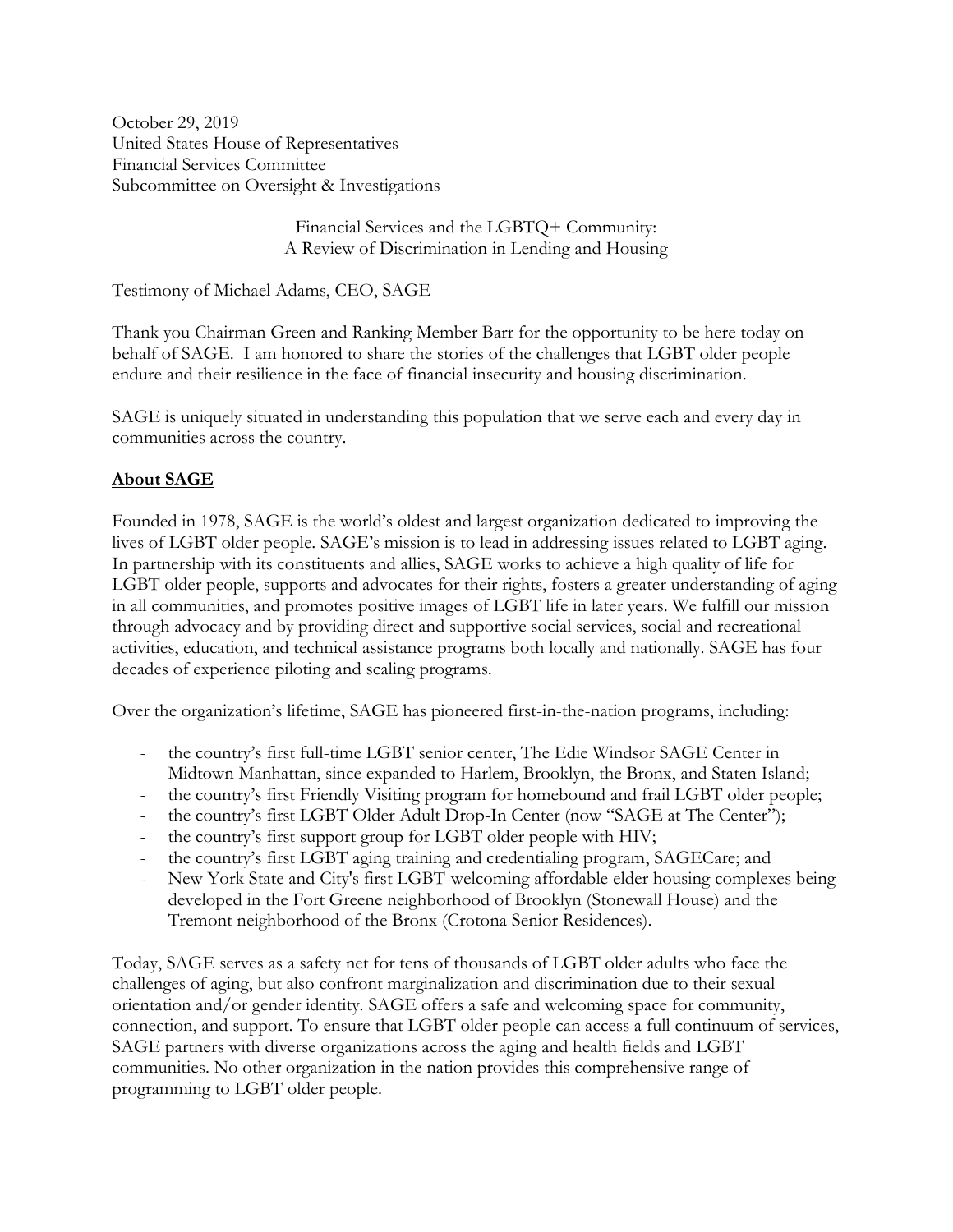SAGE's unique role as a local service provider and a national organization allows us to work with affiliates and partners nationwide to incubate, share, and elevate successful intervention models across the country, reaching LGBT older Americans nationwide. From Alaska to Puerto Rico, SAGE's national network of 29 affiliates – SAGENet – helps to reduce isolation, improve financial security and enhance quality of life for LGBT older Americans living in every region of the U.S. Affiliates work closely with SAGE to engage stakeholders in their communities in grassroots advocacy in support of LGBT older adults.

SAGE's advocacy work ensures that the unique needs of LGBT older people are addressed by our state, local, and federal governments. Our organization has a unique voice, bringing a much-needed elder perspective to the needs of the LGBT community, and an LGBT perspective to the aging community.

SAGECare trains and credentials elder care providers on LGBT cultural competence. Since its launch in 2016, SAGECare trainings have reached more than 66,000 elder care professionals. Across 48 states, 373 agencies and providers have been credentialed. As a result, nearly 133,000 LGBT older Americans are now receiving LGBT competent care from trained SAGECare providers.

SAGE's National Resource Center on LGBT Aging (NRC), a partnership with the U.S. Administration on Community Living, is the country's only comprehensive national resource center focused on LGBT older adults. Led by SAGE, in collaboration with 18 organizations from around the U.S., the NRC offers technical assistance and vital educational resources, including our online portal, six best practice guides on a variety of issues that affect LGBT older people, and various fact sheets, guides, and assistance on nearly a thousand topics relevant to LGBT aging. These include caregiving, LGBT-inclusion and cultural competency, elder abuse and neglect, healthcare and insurance, and housing. Its website has been accessed more than 1 million times.

Recognizing that LGBT older people face profound challenges in securing welcoming and affordable housing, SAGE launched our national LGBT Elder Housing Initiative to address LGBT elders' housing challenges. Aimed at increasing the LGBT-welcoming elder housing options available to LGBT older people across the country, the Initiative leverages five strategies to bring systemic change to the housing sector. These strategies include: building LGBT-friendly housing in New York City; advocating nationally against housing discrimination; training eldercare providers to be LGBT culturally competent; educating LGBT older people about their housing rights; and helping builders across the U.S. replicate LGBT-friendly elder housing.

Reflective of the diversity of the older LGBT community, SAGE employs a cross-sector alliance of partners from the LGBT, aging, HIV, people of color, and other communities to work toward our goals. SAGE integrates learnings from our work with these coalitions into our own program development to better serve diverse LGBT elders.

SAGE is also a founding member of the Diverse Elders Coalition, which includes the National Caucus and Center on Black Aging (NCBA), National Asian Pacific Center on Aging (NAPCA); National Hispanic Council on Aging (NHCOA); National Indian Council on Aging (NICOA); and Southeast Asia Resource Action Center (SEARAC). Partnerships like the DEC enable SAGE to effectively elevate the issues affecting diverse communities of elders and their unique needs.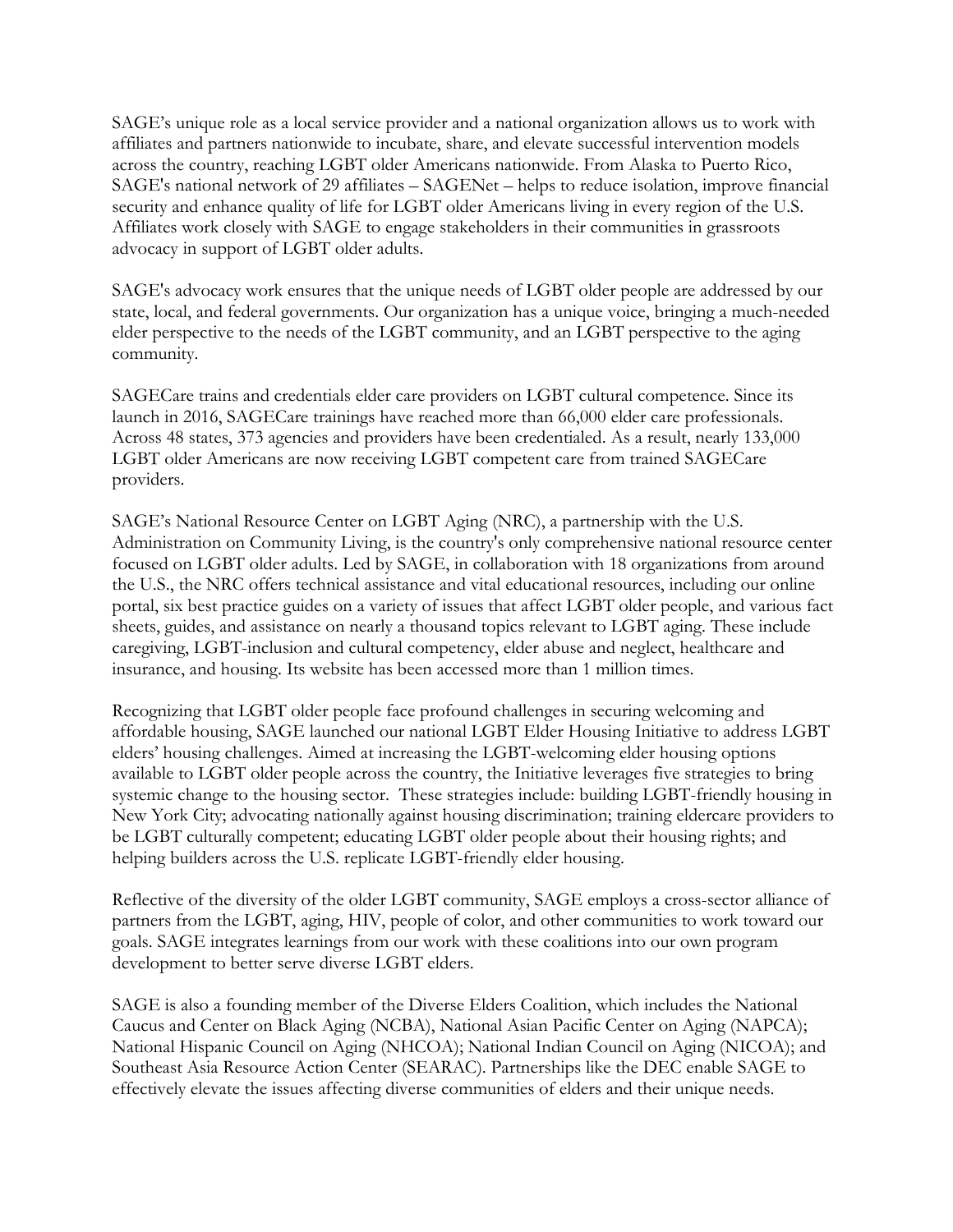Also, SAGE leads the National LGBT Aging Roundtable, a coalition of 129 LGBT and HIV serving agencies across the nation, to share information and strategize around LGBT-inclusive and HIVinclusive aging policy.

## **Introduction**

My goal today is to add to the Committee's understanding of the causes as well as the economic and social costs of discrimination, particularly those relating to fair housing, as they relate to LGBT older adults.

After sharing two stories of our elder pioneers, I will address the overall statistics on the growing population of LGBT elders, their financial insecurity, housing insecurity, and the health and other challenges they face as the first generation to be "out and proud." I will shed some light on how SAGE and others are working to address these issues. And I will talk about the need for Congress to act in the face of the Trump administration's assault on the rights and wellbeing of LGBT elders.

As a starting point, it is important to ground our understanding in the lived experiences of the elders we serve.

# **Jay Toole**

Like countless members of the LGBT community, Jay Toole has stood up to a lifetime of ignorance, harassment, and danger simply for being who she is.

At 13, Jay was forced to leave home because of her family's vehement homophobia. At 20 and homeless, Jay learned that something extraordinary was taking place at New York City's Stonewall Inn. Now 71, Jay reflects on how much has changed in the decades since Stonewall.

*I was 20 during the Stonewall Uprising. It was amazing to see so many LGBT people come together for that one moment in time to say to the police and the world, 'Enough is enough! You have to stop harassing us, beating us, arresting us!*

*Before that night, we'd all had so much violence and viciousness aimed at us. By that first night of Stonewall, I'd already had my ribs broken multiple times by the police—and by straight guys who would come to the village to beat us up. We got arrested all the time, just for being ourselves and hanging out together in bars. To me, one of the biggest lessons of Stonewall is that we were much stronger than we thought. I don't think the LGBT community realized we had the strength to protest and fight back. Stonewall taught us that if we join together, we can defend ourselves. We are strong. We are a movement.* 

#### **Jeremiah Newton, Activist and Filmmaker**

As a boy, Jeremiah Newton realized that he was gay. He knew he would have to fight for his place in the world. It was nearly a decade before the Stonewall Uprising.

*I knew I had to keep being gay a secret. At a certain point, I thought: 'OK, this is what you are. It makes you happy, it fulfills your needs. I'm not changing for anybody.' I was 10 or so at the time.*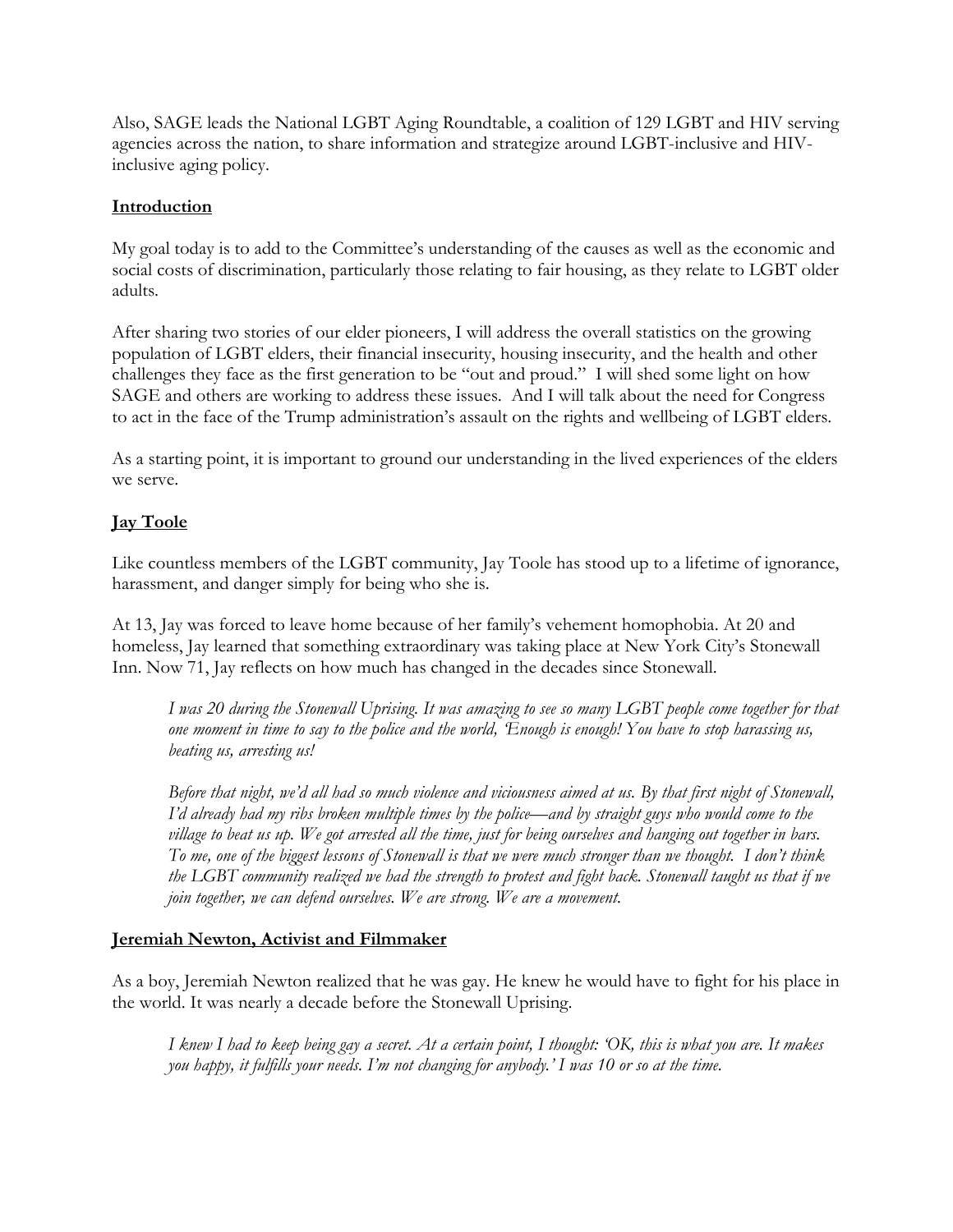Even at that young age, Jeremiah had a strong enough sense of self to stand up for who he was and affirm himself despite all the dangers every LGBT person had to face at that time. Jeremiah would bear witness to the birth of the modern LGBT rights movement.

*As a young gay man, I witnessed the first night of the Stonewall Rebellion. We thought it was yet another raid on a gay bar – nothing new. But something big started that night.* 

*It's important to know that everybody who is LGBT, whether we are 15 or 100, has been through our own personal Stonewall. We've gone through something difficult. We've jumped over that wall, to be free.*

Inspired by what he witnessed — and galvanized by the massive discrimination he and others in the LGBT community continued to face — Jeremiah became an activist. Today, Jeremiah speaks eloquently about the power of standing up for our own and the continuing need to defend our community's safety, despite all the progress our brave pioneers have made since Stonewall.

*I'm 70 years old now. At a certain point in life, as you age, you are who you are. You're not going to change for anybody. And you want to live your life with decency and grace.* 

*Six years ago, I was forced to retire. I had an accident at work and my health started declining. I was having trouble walking.* 

*The SAGE social worker, Jane, was encouraging and knowledgeable. She visited me at home because I was not able to travel. She helped me navigate the bureaucracies of unemployment benefits, Social Security, Medicaid, and more. Getting these things set up is daunting and complicated. When you're ill, you just can't do it alone. Jane referred me to a physical therapist and helped arrange for home aides, since I am currently bedridden. I also have a wonderful SAGE Friendly Visitor who visits me every week. She is a delightful, positive person. And, as a documentary filmmaker like me, we have a lot to talk about.*

Like many people, Jay and Jeremiah's experiences touch on themes SAGE sees consistently across the LGBT elder population – financial vulnerability, economic insecurity, and disproportionate susceptibility to financial scams and financial abuse. The stories of many LGBT elders are exacerbated by housing insecurity, housing discrimination, and discrimination in the job market, to create a cumulative impact of discrimination across the life course, which as we see with Jay and Jeremiah, severely and negatively impacts LGBT older people into their later years.

# **A Growing Population and Growing Financial Insecurity**

We are witnessing an exponential boom in the population of older adults in the United States. By 2060, one in five U.S. residents will be over the age of 65. The same is true for LGBT older people; by 2030, the LGBT elder demographic in the U.S. will grow to 7 million. Due to longer life-spans, persistent poverty, high cost of living, and decline in retirement savings, many older people are now aging into financial insecurity – and that fact is even more pronounced for LGBT older people.

According to the National Council on Aging (NCOA), over 23 million Americans age 60 and older are economically insecure.<sup>1</sup> The outlook for LGBT older people is even more concerning. SAGE's *Out and Visible* study, conducted by Harris Poll, reveals that LGBT older people are far more

 $\overline{\phantom{a}}$ 

<sup>1</sup> National Council on Aging. *Economic Security for Elders: Fact Sheet*. 2014.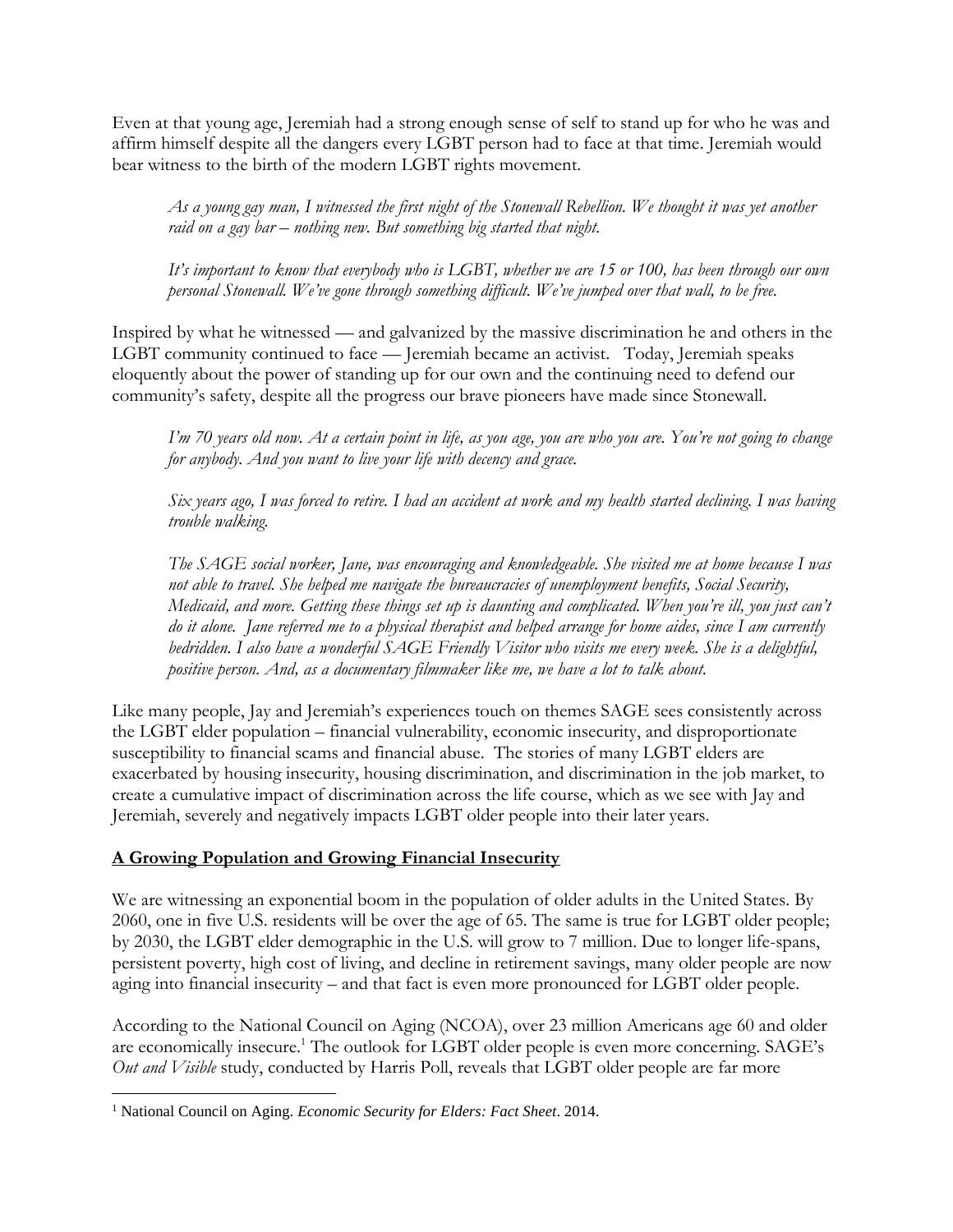concerned than non-LGBT older people about their financial security and retirement.<sup>2</sup> This is not surprising: LGBT older people are at increased risk for poverty. In fact, a study by the Williams Institute at UCLA found that 24% of lesbian and 15% of gay men are poor, compared to 19% and 13% of heterosexual women and men. Nationally, same-sex partnered older people lag behind different-sex married households in income, assets, and home ownership; elder same-sex partnered households have 37.4% less income from retirement savings than elder heterosexual couples.<sup>3</sup>

Older people in same-sex relationships have suffered the cumulative effects of discrimination. This uneven playing field has real and lasting effects on financial security, particularly in retirement years. For example, having not had the right to marry for so long, many same-sex couples are not eligible for spousal or survivor benefits.

Moreover, LGBT older people's thin support networks further contribute to their heightened experience of social isolation. In fact, 90% of LGBT older adults report being childless compared to 20% of their cisgender heterosexual counterparts, limiting their familial support network. Given these statistics, it is not surprising that married different-sex older couples have an income 4.3 times higher than same-sex older couples when entering retirement, and their retirement income is 34.7 percent higher.

LGBT older people are disproportionately worried that they have not saved enough money to retire. In fact, 42% of LGBT older people are very or extremely concerned that they will outlive the money they have saved for retirement, as compared to 25% of non-LGBT older people. Forty-four percent of LGBT older people are very or extremely concerned that they will have to work well beyond retirement age just to have enough money to live, as compared to 26% of non-LGBT older people. And finally, 43% percent of LGBT older people are very or extremely concerned that they will not be able to deal with unexpected, major emergencies in retirement, as compared to 30% of non-LGBT older people.

Moreover, today's older people are both more vulnerable to persistent economic insecurity and are at greater risk to be victimized by financial abuse and fraud. The National Center on Elder Abuse (NCEA) estimates that approximately five million older adults experience financial abuse per year.<sup>4</sup> The widespread abuse and resulting personal losses can have devastating impacts on older adults' physical, mental, and financial health.<sup>5</sup> In SAGE's experience working with tens of thousands of LGBT older adults across the country, LGBT elders are even more susceptible to financial abuse because they frequently lack the familial and social support networks that help guard against such abuse.

#### **Life at the Margins: Social Isolation, Health Challenges, Stigma, and Discrimination**

 $\overline{a}$ 

<sup>2</sup> SAGE. *Out and Visible: The Experiences and Attitudes of Lesbian, Gay, Bisexual and Transgender Older people, Ages 45-75.* 2014.

<sup>&</sup>lt;sup>3</sup> Albelda, R. et al. Poverty in the Lesbian, Gay, and Bisexual Community. The Williams Institute. University of California School of Law. March 2009.

<sup>4</sup> Wasik, John F. *The Fleecing of America's Elderly*. Consumer Digest, 77-83. March/April 2000.

<sup>5</sup> MetLife Mature Market Institute, National Committee for the Prevention of Elder Abuse, and Center for Gerontology at Virginia Polytechnic Institute and State University. *Crimes of Occasion, Desperation, and Predation against America's Elders*. June 2011.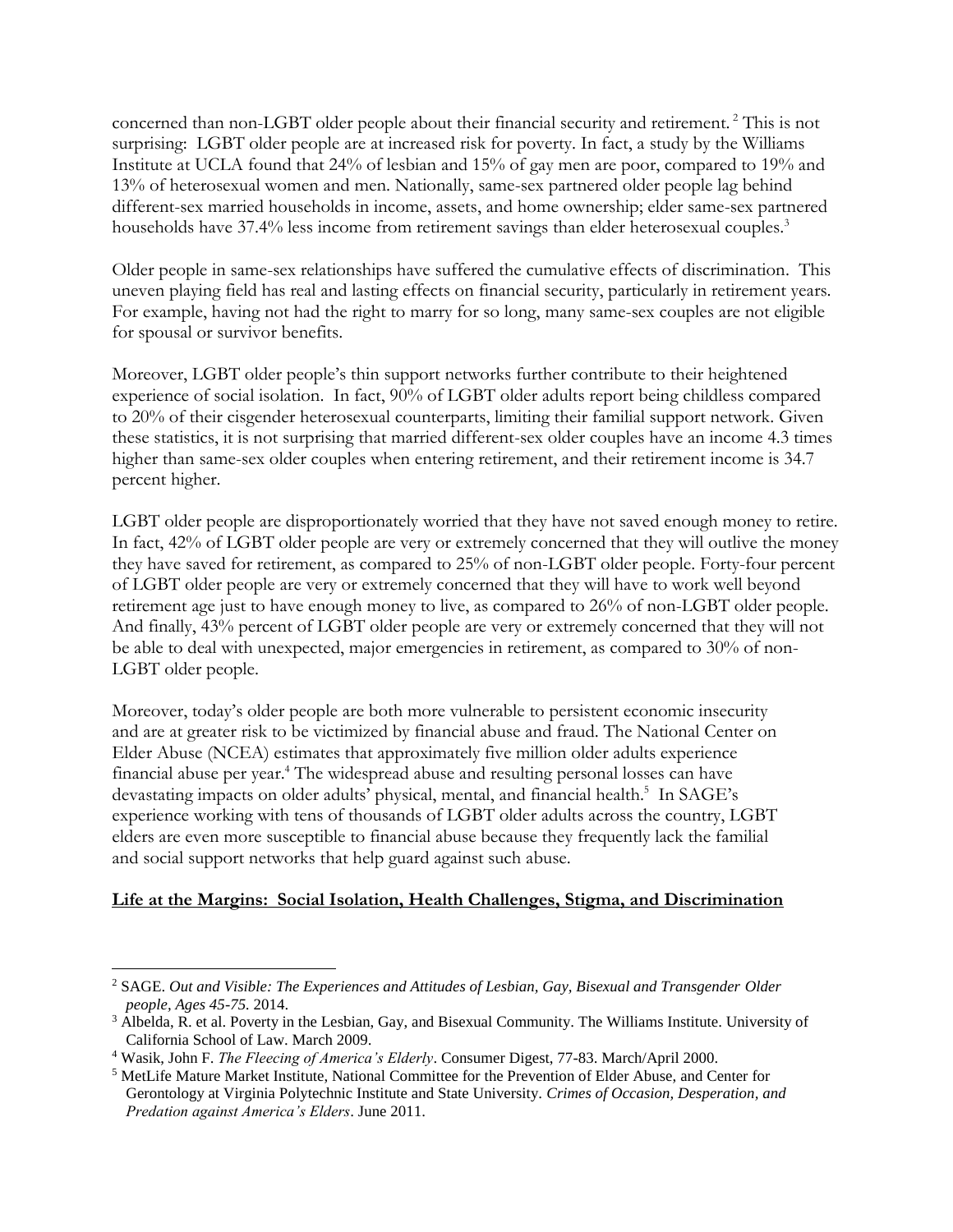In addition to poverty, the effects of a lifetime of stigma and discrimination put many LGBT older people at a greater risk for physical and mental distress, social isolation, depression and anxiety, chronic illness, delayed care-seeking, poor nutrition and premature mortality. Yet, despite their need for care, LGBT older people are less likely than their heterosexual and cisgender peers to access aging services and to reach out to providers, senior centers, meal programs and other earned benefit programs because they fear discrimination and harassment if their sexual orientations or gender identities become known. The fear of encountering an unwelcoming health care provider can lead many LGBT elders to delay seeking necessary care or make them reluctant to disclose their sexual orientations or gender identities to health care providers, which can compromise their patient care plans. In some instances, an LGBT elder might only seek assistance for emergency care, which can be costly to his/her health and to the health care system.

Despite advances in LGBT civil rights, LGBT older people remain pushed to the margins, and one of the most invisible, underserved and at-risk populations among our nation's older adults. They, like their non-LGBT peers, generally prefer to age in their own homes rather than in institutions, especially when many institutions are not LGBT culturally competent. LGBT older people, however, are more likely to lack the familial and social support systems that are essential to healthy aging, and they often lack the capacity or resources to age in their own homes or communities. Researchers at Fordham University found that, compared to older people in the general population, LGBT older people in New York City are:

- Twice as likely to live alone;
- Half as likely to have spouses, life partners or significant others;
- Half as likely to have close relatives to call for help;
- More than four times less likely to have children to help them; and
- More likely to have no one to call upon in an emergency.

A 2014 SAGE-Harris Poll study, *Out and Visible*, revealed various challenges that LGBT older people in the United States face, including:

- Profound concerns about physical decline, remaining independent, loneliness, and the loss of support systems;
- A fear of judgment and inferior care from healthcare providers, causing many not to disclose their sexual orientations or gender identities to their providers; and
- Smaller support systems over time, including high numbers of LGBT single older people living alone and in fear of discrimination in housing and long-term care settings.

*Out and Visible* also found that far more LGBT older people are worried that they have not saved enough money to retire. Despite their lack of financial preparedness, *Out and Visible* also reveals that, when planning for retirement, LGBT older people rely largely on their own knowledge and education. Understanding where and how LGBT older people access information to address their financial and other retirement questions is critical to supporting their choices over time.

Thin support networks coupled with unique needs and health disparities means that the diverse community of today's LGBT older people often need to rely more on aging providers and non-profit organizations. Unfortunately, there is a dearth of LGBT culturally competent geriatric health care services, even in metropolitan areas, leaving LGBT older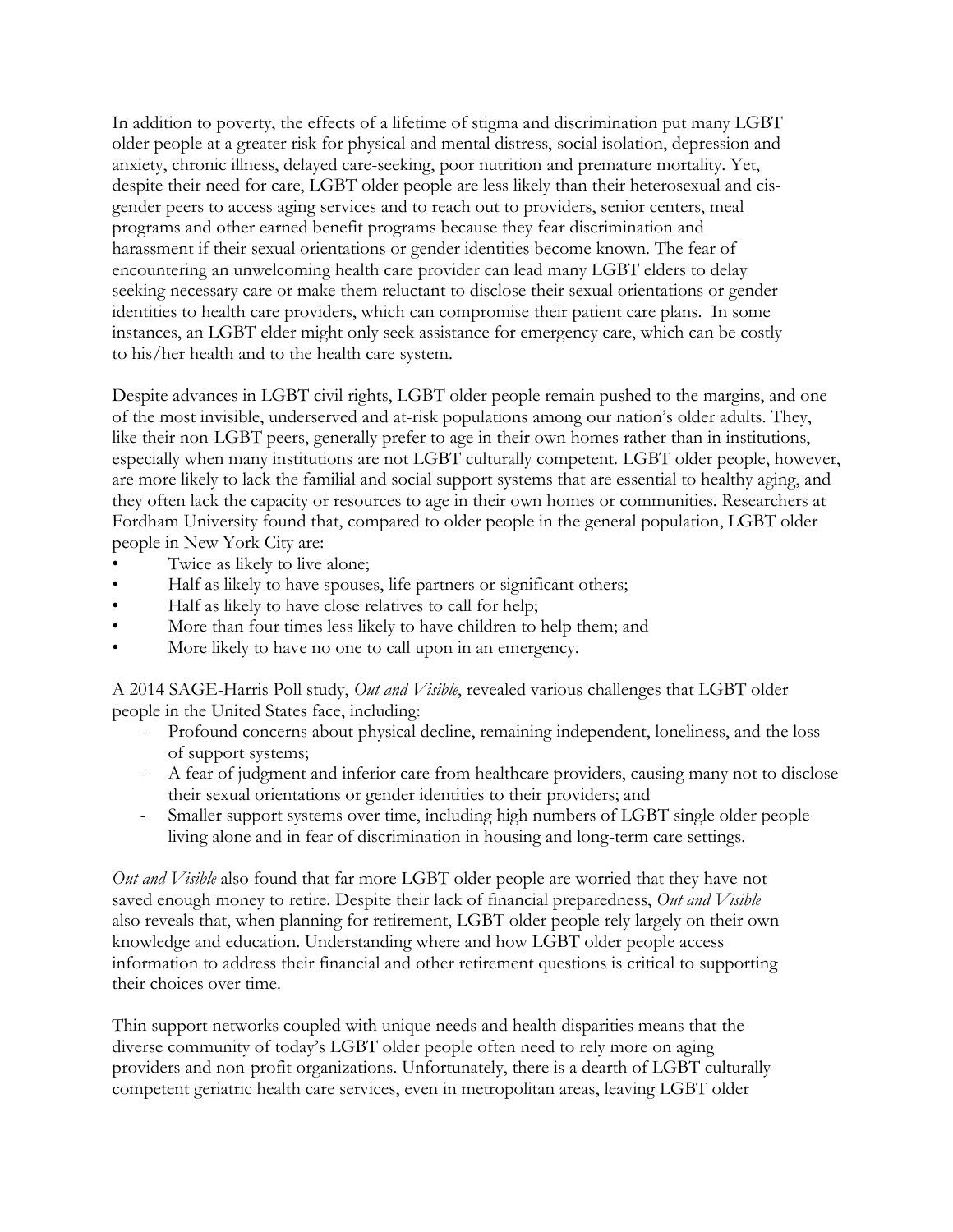people to access mainstream providers who typically lack proficiency in the unique needs of LGBT older people.

Now consider the additional burden for older people living with HIV. As of 2015, half of all Americans living with HIV were age 50 or older; that proportion is expected to rise to more than 70% by 2020 – just next year. Few programs are designed to address the unique social service and healthcare needs of older people living with HIV. This further complicates and harms their health and health care.

#### **Intersectionality: an Important Consideration in Health and Financial Security**

Differences in aging concerns among subpopulations within the LGBT community affect other groups as well when it comes to health and financial security. For example, like the African-American community, Hispanic Americans experience an income gap when compared to the general population. The Diverse Elders Coalition (DEC), of which SAGE is a founding member, reports that low education levels and language barriers are factors that have historically kept many Hispanic elders in low-wage and low-benefits jobs. In addition, according to the DEC, economic security is one of the three biggest challenges facing Hispanic elders today, alongside health and leadership development and empowerment.

Therefore, many Hispanic elders face economic insecurity, poverty, the threat of hunger and an inability to save for retirement. As a result, Hispanic elders are more likely to be partially to entirely dependent on Social Security income than their peers. Without Social Security income, half of Hispanic older people would live in poverty. Further, given that many Hispanic elders worked in labor-intensive jobs that had physical effects on their bodies, reentering the workforce can also be difficult if they are not physically able.

Compounding the challenges for an aging Hispanic LGBT population, a needs assessment undertaken in 2013 by the National Hispanic Council on Aging (NCHOA), uncovered that LGBT Hispanic older people feel isolated from their various communities – whether it is their families, their Hispanic community, or their LGBT community. The fact that many LGBT Hispanic older people report that they suffer from multiple layers of discrimination and that they cannot count on their communities and those who should be closest to them for support is particularly troubling. Research shows that, in early life, LGBT Hispanics endure mental health issues and bias associated with HIV, racism, and their LGBT identities at even higher rates than the general LGBT population.

Hispanic LGBT older people also face economic difficulties, which can have a negative impact on health. In later life, LGBT Hispanics suffer from poorer health, including higher incidence of HIV, diabetes, asthma, and impaired vision, because of poor health earlier in life. Yet, they are less likely than other LGBT older people to be able to afford prescription medication. With the lowest access to health insurance of all racial and ethnic groups, Hispanic people are more likely to enter old age, and Medicare, in poor health. In fact, LGBT Hispanic older people likely face among the most severe health burdens of the LGBT, Hispanic, and older people populations. Making matters worse, Hispanic LGBT older people are less likely to have social support and more likely to endure victimization, neglect, and mental health problems than the general LGBT elder population.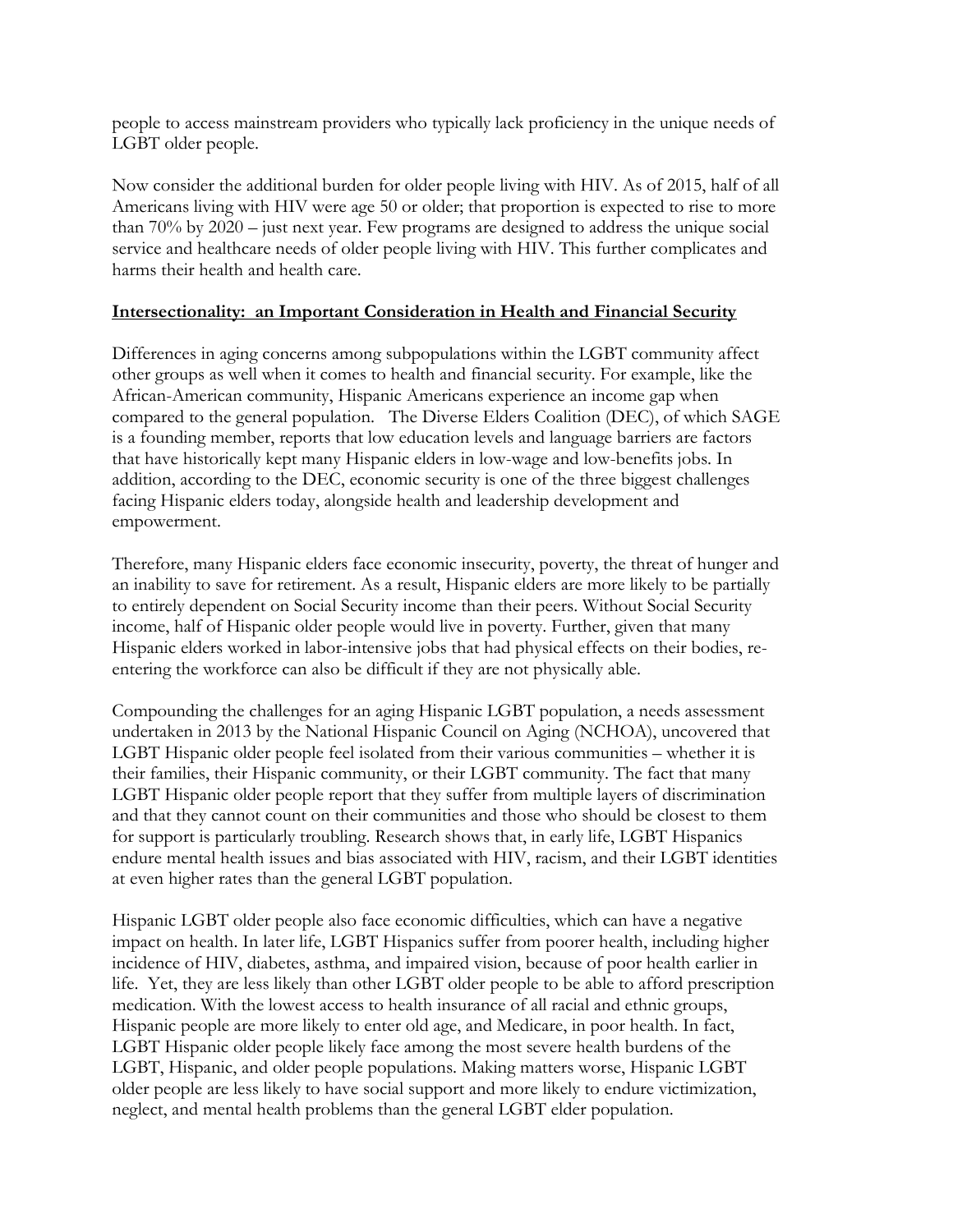African American older people experience similar challenges. According to the U.S. Department of Health and Human Services, African Americans face an array of health disparities, including a higher death rate from asthma, influenza, pneumonia, diabetes, heart disease, stroke, cancer, and HIV/AIDS.<sup>6</sup> In addition, the Alzheimer's Association reports that African Americans are at greater risk of vascular dementia and that "[t]he prevalence, incidence, and cumulative risk of Alzheimer's disease appears to be much higher in African-Americans than in non-Hispanic whites."<sup>7</sup> Likewise, AARP's report, *Disrupting Racial and Ethnic Disparities: Solutions for New Yorkers Age 50+*, states that, "[w]idespread and welldocumented racial and ethnic health disparities persist across New York State, driven by a multitude of interacting factors including access, affordability and other health care system factors, as well as socioeconomic factors that contribute to social disadvantage, such as poverty, residential segregation, unemployment or low educational attainment."<sup>8</sup> Inevitably, when these identities intersect, older African Americans who also happen to be LGBT, are not only at a higher risk for a variety of comorbidities, but they are also are less likely to have access to the culturally competent care they need to remain healthy.

## **Transgender Elders: Unemployment, Discrimination, and Financial Insecurity**

The Trump administration's policies have repeatedly put a target on the back of transgender people.<sup>9</sup> Countless federal agencies have demonstrated the administration's animus, as we have seen with: the Department of Education withdrawing guidance designed to protect and respect transgender students in schools; a move pushed by the President himself to discriminate against transgender patriots who wish to serve in the military; HUD denying the ability of transgender people to seek safe and affirming refuge in homeless shelters; the US Department of Health and Human Services seeking to gut the Affordable Care Act's nondiscrimination protections; the Department of Labor gutting non-discrimination protections for federal contractors; and the Administration for Community Living attempting to delete a question on transgender elders from the National Survey of Older Americans Act Participants.

This is all the more shameful given the challenges transgender older people already face. Transgender adults in particular face higher rates of under and unemployment than cisgender people because of discrimination on the basis of gender identity – something that is so prevalent that transgender older people believe that it is a "normal" part of their lives.<sup>10</sup>

 $\overline{\phantom{a}}$ 

<sup>6</sup> <https://www.minorityhealth.hhs.gov/omh/browse.aspx?lvl=3&lvlid=61>

<sup>7</sup> <https://www.alz.org/media/Documents/african-americans-silent-epidemic-r.pdf>

<sup>8</sup> [https://aarp-states.brightspotcdn.com/99/73/da48247723efcc428025125d3ddb/aarp-disparitiespapersummary](https://aarp-states.brightspotcdn.com/99/73/da48247723efcc428025125d3ddb/aarp-disparitiespapersummary-booklet-final.pdf)[booklet-final.pdf](https://aarp-states.brightspotcdn.com/99/73/da48247723efcc428025125d3ddb/aarp-disparitiespapersummary-booklet-final.pdf)

<sup>9</sup> https://transequality.org/the-discrimination-administration

<sup>&</sup>lt;sup>10</sup> Conron, K.J., Scott, G., Stowell, G.S., & Landers, S.J. (2012). Transgender health in Massachusetts: Results from a household probability sample of adults. American Journal of Public Health, 102, 118–122; Grant, J.M., Mottet, L.A., Tanis, J., Harrison, J., Herman, J.L., & Keisling, M. (2011). Injustice at every turn: A report of the National Transgender Discrimination Survey. Available from Washington, DC: http://www.thetaskforce.org/downloads/ reports/reports/ntds full.pdf [last accessed March 10 2017]; Persson, D.I. (2009). Unique challenges of transgender aging: Implications from the literature. Journal of Gerontological Social Work, 52, 633–646.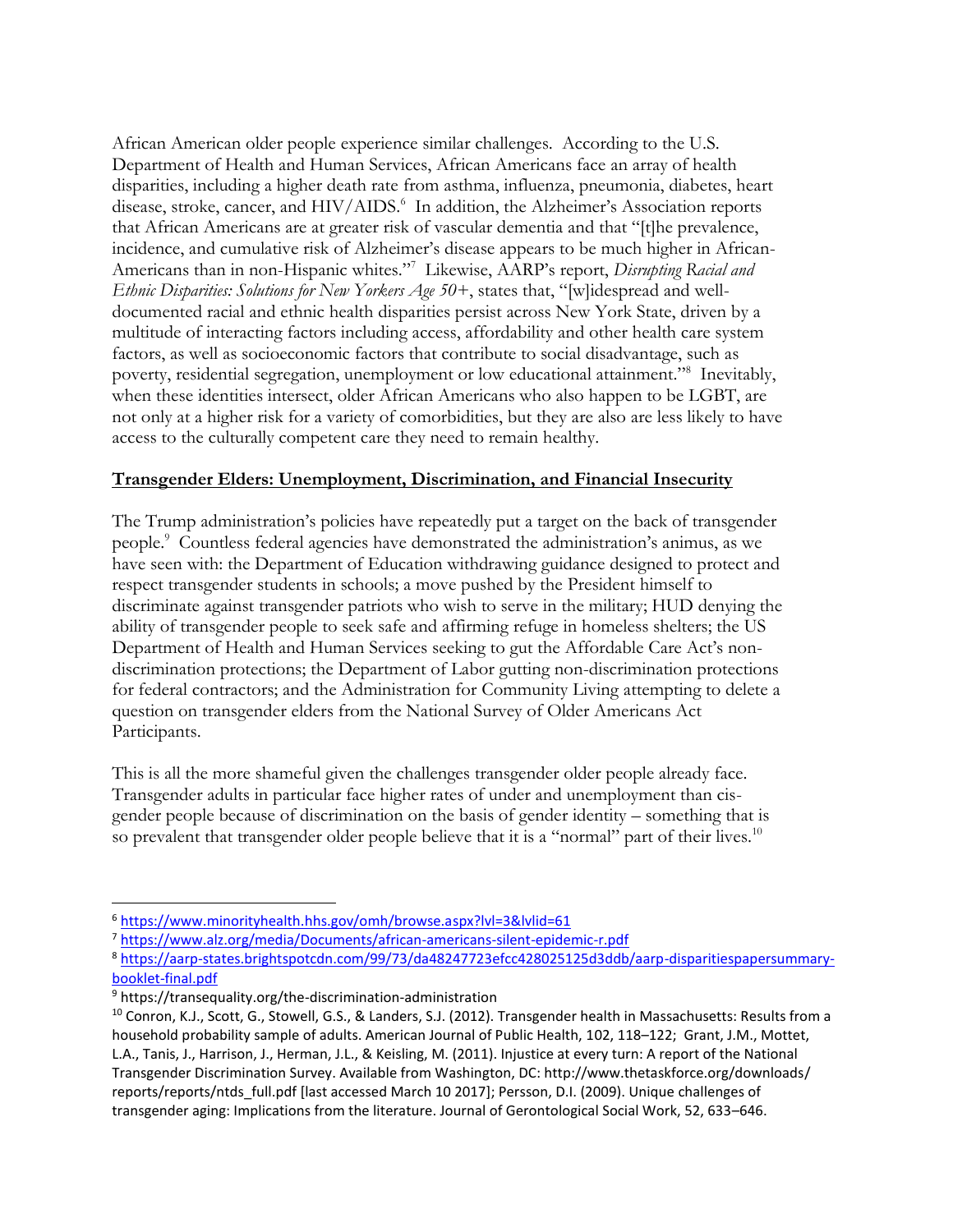Discrimination has far-reaching effects beyond the employment arena - it can impact social connectedness, mental health, and adversely impact access to aging services and supports. Research shows that negative experiences not only with social exclusion but also with discrimination can preclude some LGBT people from creating support networks, which can lead to social isolation and mental health challenges. In fact, transgender older people are more likely to face cultural, social, or geographic isolation.<sup>11</sup> On top of that, LGBT older people who grew-up when they were marginalized and stigmatized, who carry those experiences and fear of discrimination with them, may now have fewer social connections. Together, stigma and discrimination intensify a lack of social supports and increase social isolation.

This discrimination also impacts LGBT individuals' health and access to healthcare. For transgender older people who need services and supports, the shortage of culturally competent providers and the fear of discrimination by service providers are especially acute. Research shows that fear of discrimination because of internalized stigma creates challenges in accessing health care.<sup>12</sup> Researchers have also found that both LGBT victimization and discrimination are strong predictors of physical and mental health challenges for LGBT older people.<sup>13</sup> In fact, transgender older people are even more likely than are other LGBT older people to suffer from physical and mental disabilities, including unique health issues related to the process of transitioning.

Of note for this Committee, transgender older people are more likely to have an income level at or below the poverty line.<sup>14</sup> Even if they do not live in poverty, transgender older people are more likely than other LGBT older people to face financial insecurity. For example, while a recent study found that 26% of LGBT older people ages 65 and older live at or below 200% of the federal poverty level, this figure rises to 48% for transgender older people. 15

The Trump administration's policies are making these disparities worse, not better.

life-leisure/2018/maintaining-dignity-lgbt.doi.10.26419%252Fres.00217.001.pdf.

l

 $11$  A recent AARP study found that transgender older adults are significantly less likely than other LGBT older adults to have cisgender friends, family members, or neighbors as a part of their "personal support network." Angela Houghton, AARP Research, *Maintaining Dignity: Understanding and Responding to the Challenges Facing Older LGBT Americans: An AARP Survey of LGBT Adults Age 45-Plus* (2018) ("AARP Survey"), *available at*  www.aarp.org/content/dam/aarp/research/surveys\_statistics/

<sup>&</sup>lt;sup>12</sup> Dibble, S. L., Eliason, M. J., & Christiansen, M. A. (2007). Chronic illness care for lesbian, gay, & bisexual individuals. *Nursing Clinics of North America*, *42*, 655- 674; viii. doi:10.1016/j.cnur.2007.08.002

<sup>&</sup>lt;sup>13</sup> Fredriksen-Goldsen, K. I., Kim, H. J., Shiu, C., Goldsen, J., & Emlet, C. A. (2015). Successful aging among LGBT older adults: Physical and mental health-related quality of life by age group. The Gerontologist, 55, 154–168. doi:10.1093/geront/gnu081

<sup>&</sup>lt;sup>14</sup> An estimated 29 percent of all transgender people live below the poverty line, compared to 14 percent of the general population. *See* Sandy E. James et al., Nat'l Ctr. for Transgender Equal., *The Report of the 2015 U.S. Transgender Survey* 5 (2016) ("*2015 U.S. Transgender Survey*"), *available at*

https://www.transequality.org/sites/default/

files/docs/USTS-Full-Report-FINAL.PDF.

<sup>&</sup>lt;sup>15</sup> Movement Advancement Project & Services and Advocacy for Gay, Lesbian, Bisexual and Transgender Elders, *Understanding Issues Facing LGBT Older Adults* at 10 (2016), *available at* 

http://www.lgbtmap.org/file/understanding-issues-facing-lgbt-older-adults.pdf.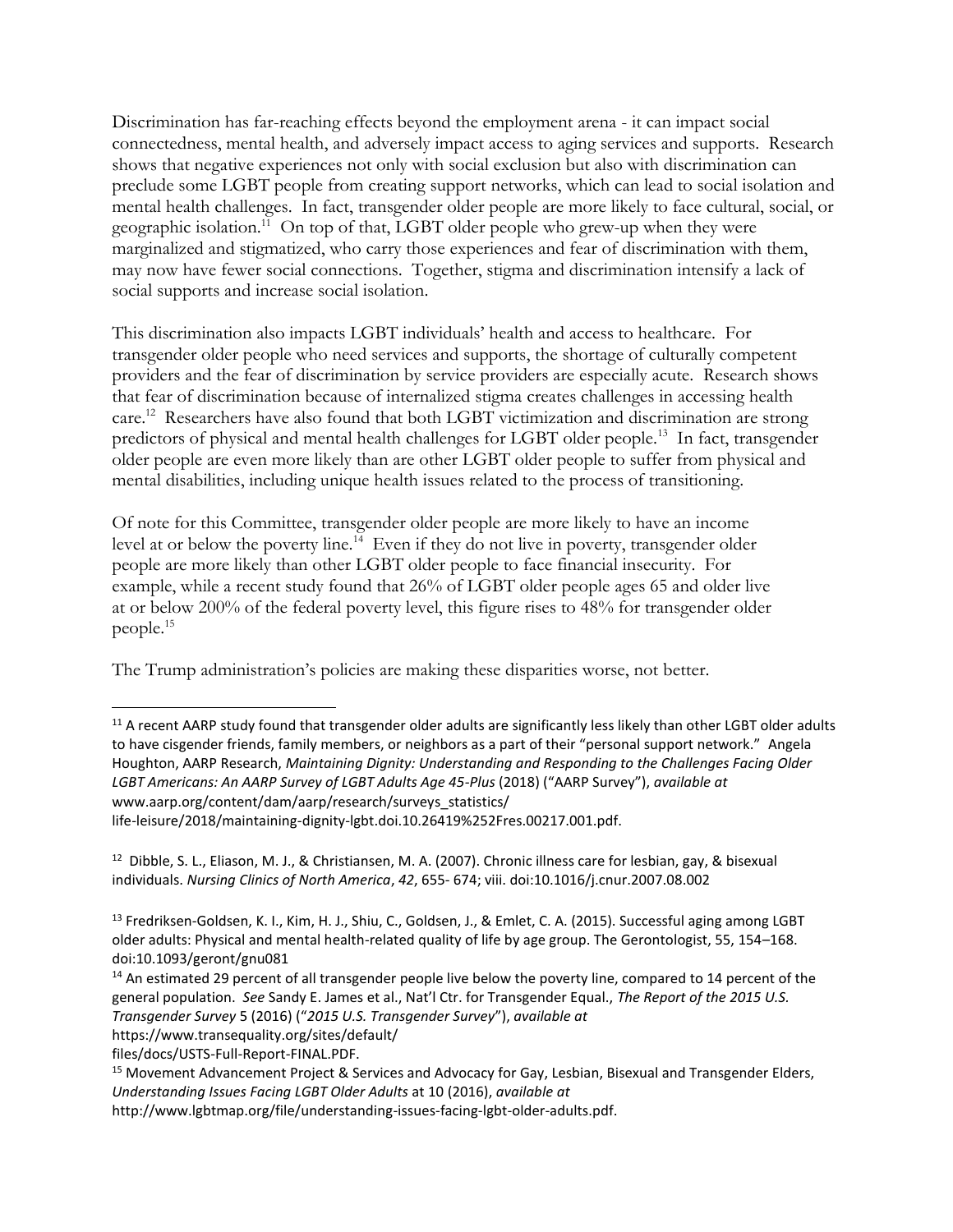## **Housing Insecurity**

l

These disparities manifest when accessing one of our most basic needs: housing. Quality, affordable housing is the most basic social determinant of health.<sup>16</sup> Affordable housing is the single most powerful public health intervention. Safe, stable housing has been shown to positively impact the health of entire communities and improve overall health equity. Serviceenriched housing is a critical part of this housing continuum and plays a particularly important role in addressing health disparities among people with no or extremely low-incomes and living with chronic health conditions.<sup>17</sup> Appropriate housing is a prerequisite for optimal health, quality of life, and independence for LGBT older people.

LGBT older people, however, face profound challenges in accessing welcoming housing. A 2014 ten-state investigation conducted by the Equal Rights Center found that 48% of samesex older couples seeking housing in older adult independent living facilities across the country experienced discrimination. This pervasive discrimination was also noted in a 2013 study by the U.S. Department of Housing & Urban Development (HUD), *An Estimate of Housing Discrimination against Same-Sex Couples*, which found that same-sex couples are far less likely to receive favorable responses to e-mail inquiries for electronically advertised housing rentals.

The data from these studies, combined with reports by SAGE constituents, shows the pervasive challenges that LGBT older people face when trying to find appropriate housing. One need look no further than the case of Mary Walsh and Bev Nance, who in 2016 faced blatant discrimination when applying to live at Friendship Village, an elder community in St. Louis, Missouri. The facility denied them housing, saying that Mary and Bev's marriage did not comport with Friendship Village's biblical view of marriage.

Yet despite these stories and these statistics, many LGBT older people have no recourse to address their experienced discrimination. In a majority of states in this country, LGBT people – including vulnerable LGBT elders – are not protected from discrimination based on their sexual orientation and/or gender identity.

The data shows the pervasive nature of the challenges faced by LGBT older people in need of housing and helps explain why 44% of LGBT older people who responded to SAGE and Harris Poll's 2014 national market study indicated that they were "somewhat or very interested" in living in housing specifically designed for LGBT older people. LGBT older people need – and deserve – better access to LGBT-affirming housing, care and supportive services. Yet very few programs are designed to address their unique needs.

This housing crisis among LGBT older people will only deepen. Despite the growing LGBT elder population, there are less than a thousand units of affordable housing nationwide that are built or being built that are specifically LGBT-welcoming, and developed to respond to the unique needs of

<sup>&</sup>lt;sup>16</sup> Corporation for Supportive Housing (July 2014). Housing is the Best Medicine Supportive Housing and the Social Determinants of Health.

<sup>&</sup>lt;sup>17</sup> Henwood, BF, Cabassa LJ, Craig CM, Padgett DK. (December 2013). Permanent Supportive Housing: Addressing Homelessness and Health Disparities? American Journal of Public Health; Vol. 103 Supplement 2:S188-92.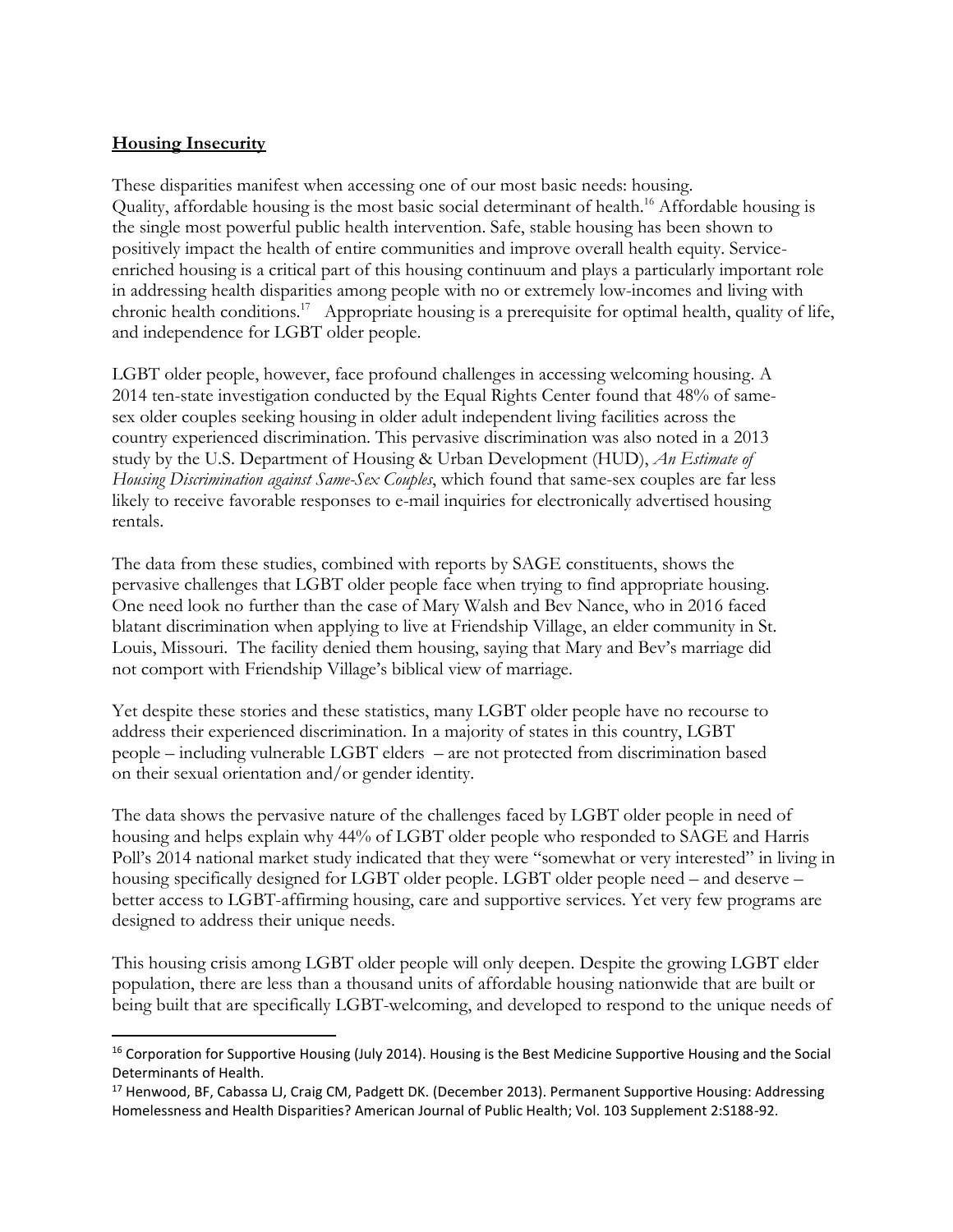LGBT older people. As such, the vast majority of LGBT older people who need elder housing in their later years live in mainstream housing communities that, more often than not, are not equipped to appropriately care for LGBT populations. As a result, many LGBT older people are forced back into the closet in their golden years.

# **National LGBT Elder Housing Initiative**

SAGE is transforming the national landscape of LGBT aging and affecting real change in the affordable housing sector for LGBT Americans across the country. Through technical assistance and coordinating partnerships with skilled affordable housing developers, owners and operators of residential rental housing, government bodies and state and municipal agencies, commercial and government lending institutions, syndicators and investors, and community partners, SAGE is pioneering innovative approaches and solutions for inclusive housing.

SAGE's National LGBT Elder Housing Initiative, launched in 2015, is our coordinated response to systemically address the housing crisis facing LGBT older Americans. This Initiative is a comprehensive national initiative aimed to increase the LGBT-welcoming elder housing options available to LGBT older people across the country. SAGE's National LGBT Elder Housing Initiative is comprised of five inter-locking strategies to bring systemic change to the housing sector to ensure that the nation's existing elder housing stock is safe and welcoming to LGBT older people and accelerate the development of housing specifically designed for them. The five strategies are:

- Building LGBT-friendly housing in New York City
- Advocating nationally against housing discrimination
- Training eldercare providers to be LGBT culturally competent
- Educating LGBT older people about their housing rights
- Helping builders across the U.S. replicate LGBT-friendly housing

In 2017 for example, SAGE published, *Understanding the Affordable Housing Development Process: A Primer for LGBT Aging Providers*, which profiled seven LGBT-welcoming developments – either completed or in process – that add 618 units of LGBT elder-friendly housing to the market. SAGE provides technical assistance to communities considering or moving forward with new LGBTwelcoming housing options. We have created and disseminated best practices in LGBT-welcoming housing through SAGE's *Welcome Home* housing portal. And we have produced webinars, capacity building tools, and a developer resource directory of twenty-six mainstream community development organizations and professionals nationwide interested in LGBT-friendly elder housing.

Ultimately, SAGE's work serves as the foundation for increased LGBT cultural competency and awareness of LGBT elder issues among mainstream housing providers, the development of new LGBT-welcoming elder housing in locations throughout the country, and the creation of replicable strategies for new communities engaging in this work.

# **Building LGBT Friendly Elder Housing**

SAGE is expanding access to housing for LGBT older people by building the nation's largest, and New York City and State's first LGBT-welcoming affordable elder housing: Stonewall House in Fort Greene, Brooklyn (anticipated to open this December) and Crotona Senior Residences in the Bronx (anticipated to open in February 2020). These buildings will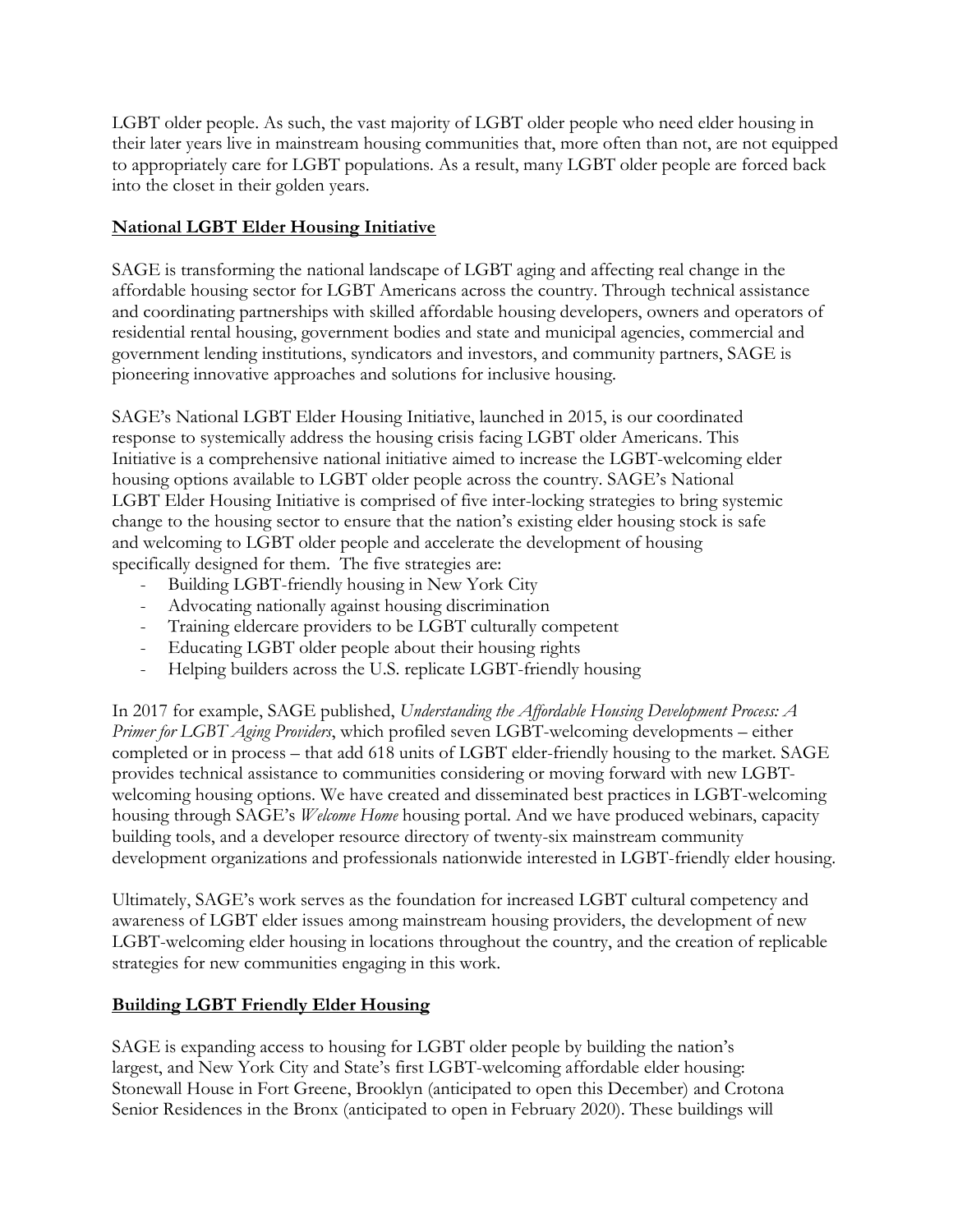offer 100% affordable housing to elders, with a set aside for formerly homeless elders coming from shelters. Each of these buildings will feature ground floor, full service SAGE Centers, open to building residents, SAGE Center constituents from our existing centers in each of these boroughs and older people from the surrounding local communities.

In accordance with the federal government's Low-Income Housing Tax Credit (LIHTC) rent limits, Stonewall House's rent is capped at 50% of Area Median Income (AMI). The New York City Housing Authority (NYCHA) is providing project-based Section 8 vouchers for the project and units will be continually affordable to elders as they age in place.

The marquee of Stonewall House will be a ground-floor 6,500 square foot SAGE Center – open to residents and older community members – that will offer the same comprehensive health, educational and cultural services as SAGE's existing network of SAGE Centers. Residents and non-residents will be able to access LGBT-affirming programs and services at the SAGE Center – which will include a state-of-the-art Cyber Center – that will offer onsite social services, educational workshops, access to health care and counseling, health, wellness and nutrition classes, peer support and congregate meal service.

Stonewall House was borne of the New York City Housing Authority's (NYCHA) NextGeneration Ingersoll Community Vision Plan. NYCHA reports that the average income level of households living in the Ingersoll Houses, the NYCHA property on which Stonewall House is being built, is \$23,889. SAGE anticipates that Stonewall House's SAGE Center will serve a demographic of low-income elders that mirrors this income level. In addition, 43 (30%) of the units will house chronically homeless elders. We project that at least 1/3 of the units will be occupied by elders earning no more than 10-20% of AMI; and that the vast majority of the units will fall within the 10-50% AMI range.

Demographically, SAGE anticipates serving predominantly LGBT older people of color mirroring the composition of the Fort Greene neighborhood in Brooklyn where the project will be located. Those demographics are as follows: Black 55.1%; Hispanic 20.0%; White 14.5%; Asian 5.8%; Other 7.6%.

## **One Step Forward, Two Steps Back: Erosion of Federal Housing Protections Under the Trump Administration**

What SAGE is building, the Trump administration is figuratively tearing down. Despite the advances that SAGE is making in our efforts to promote and secure LGBT friendly elder housing across the nation, the Trump administration is moving in the opposite direction. Most recently, HUD announced efforts to roll back protections for transgender people accessing shelters who wish to do so in accordance with their gender identity.<sup>18</sup> Likewise, earlier this month, the administration argued at the Supreme Court in three Title VII cases that discrimination protections on the basis of sex do not protect individuals from discrimination on the basis of their sexual orientation and/or gender identity. Not only does such an argument diminish the employment prospects for LGBT older people, propelling LGBT older people into further financial insecurity, but it also undercuts

 $\overline{\phantom{a}}$ 

<sup>18</sup> [https://www.washingtonpost.com/business/2019/05/22/proposed-hud-rule-would-strip-transgender](https://www.washingtonpost.com/business/2019/05/22/proposed-hud-rule-would-strip-transgender-protections-homeless-shelters/)[protections-homeless-shelters/](https://www.washingtonpost.com/business/2019/05/22/proposed-hud-rule-would-strip-transgender-protections-homeless-shelters/)